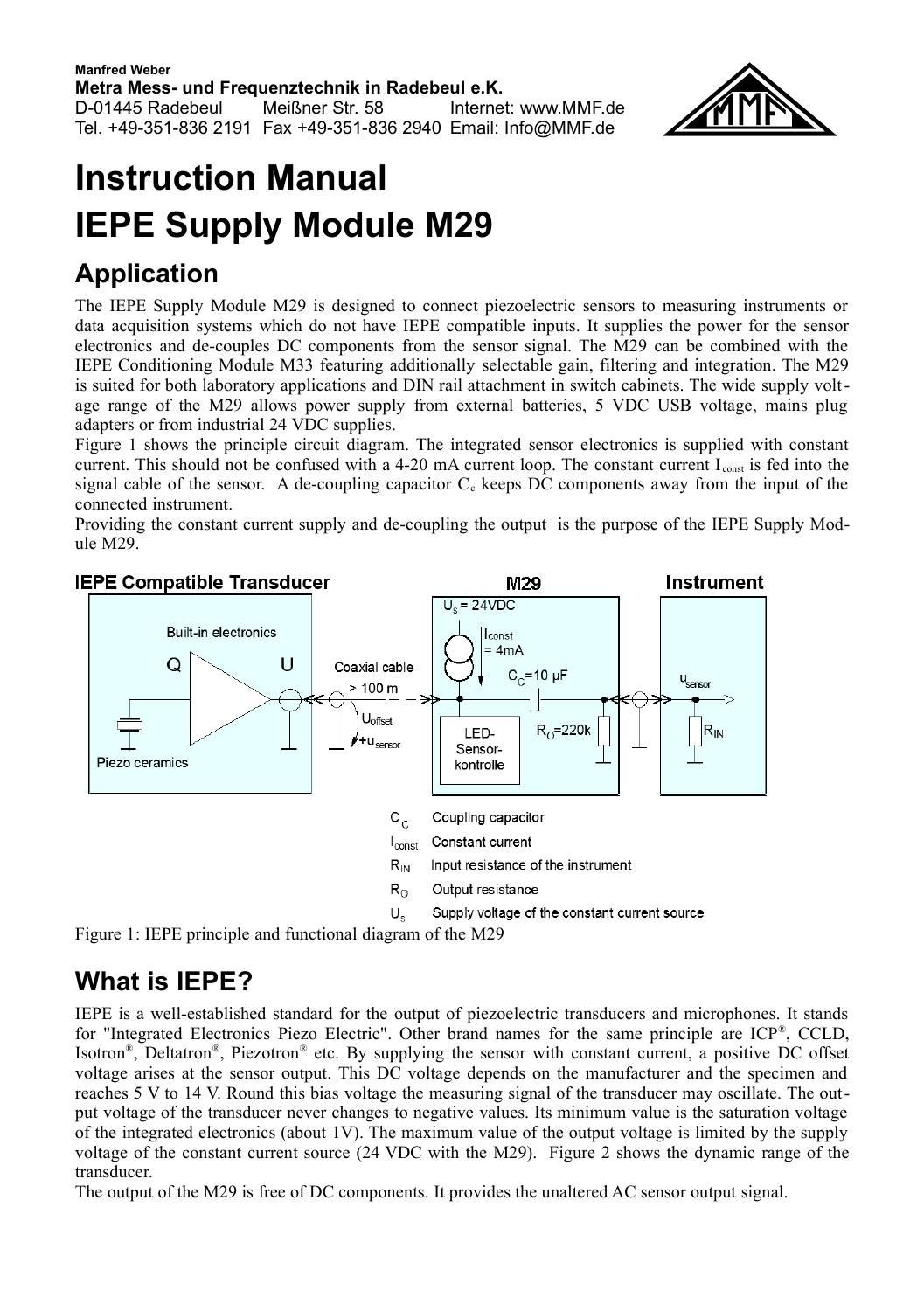

<span id="page-1-0"></span>Figure 2: Dynamic range of IEPE sensors

### **Description**

The IEPE Supply Module M29 [\(Figure 3\)](#page-1-1) contains the electronic circuit for supplying one sensor. For multi-channel applications additional M29 modules can be plugged into one another by means of screwed in banana plugs at the side wall of the instrument. These plugs connect the power supply voltage to all modules.



<span id="page-1-1"></span>The M29 needs for operation a supply voltage between 5 and 28 VDC. It can be powered, for example, from:

- Industrial 24 VDC supplies
- The optionally available mains plug adapter **PS1600** (for up to 10 M29)
- · USB voltage (5 VDC)
- Batteries with more than 5 VDC

The operating voltage is connected via a circular power connector to DIN 45323 on the left side of the M29. The tip (inner conductor) is the positive terminal. Alternatively the two banana sockets on the left side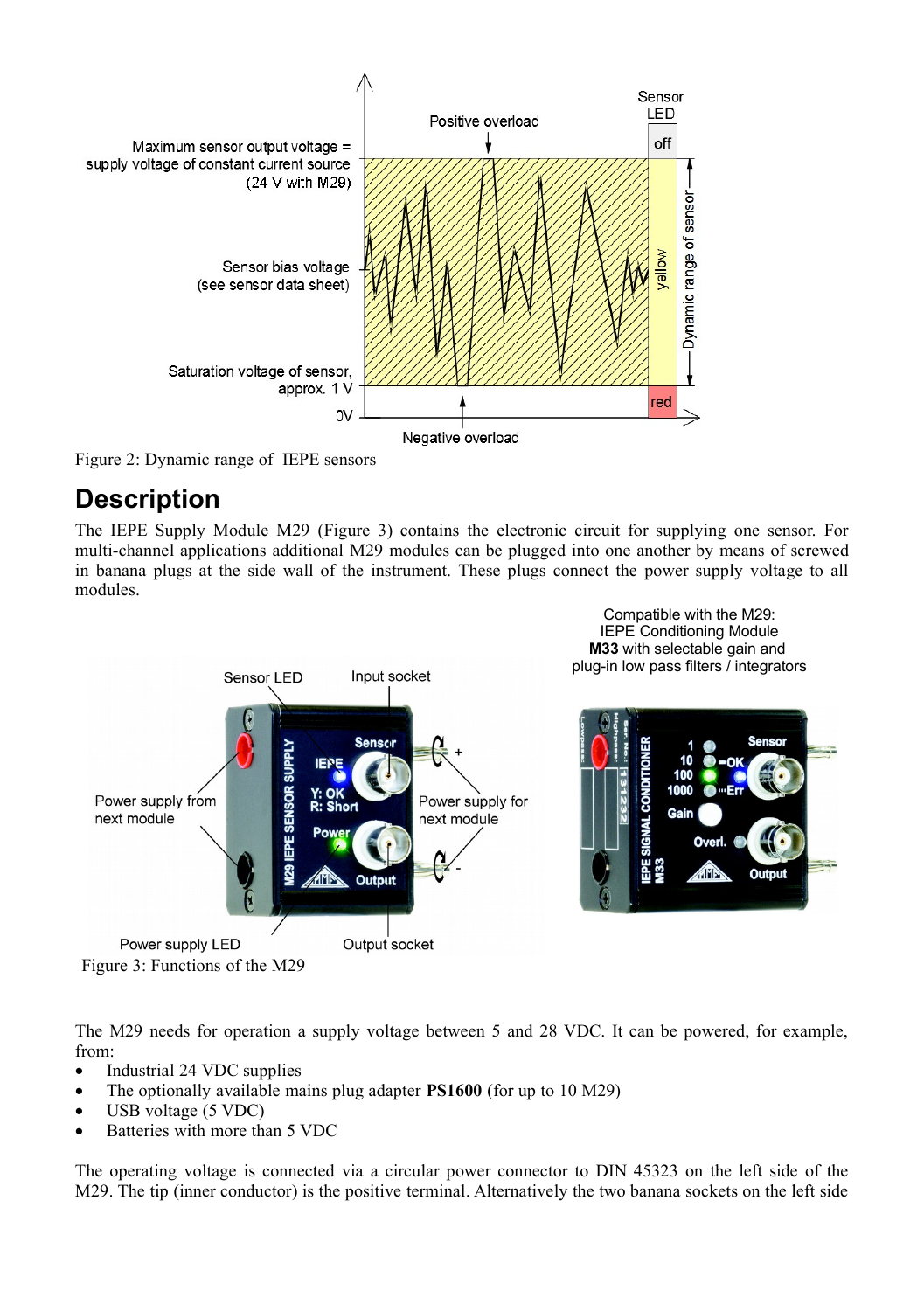of the case can be used for power supply. Their polarity is shown in [Figure 3.](#page-1-1) A green "Power" LED indicates the connected supply voltage.

The M29 is protected against false polarization and line transients up to 60 V. Insulation between power supply and measuring signal is provided.

Internally a supply voltage of 24 VDC for the constant current source is generated. This voltage is sufficient for an optimal dynamic range with all available IEPE compatible transducers. The constant current of the M29 is approximately 4 mA.

An LED sensor status indicator informs the user of the following conditions: (compare [Figure 2\)](#page-1-0):

- · LED off: No sensor connected or sensor circuit interrupted.
- LED yellow: Sensor connected properly with bias voltage between 1 and 24 VDC.
- LED red: Input shorted, voltage below 1 VDC.

The M29 is suited for applications with piezoelectric transducers over a frequency range from 0.1 Hz to 100 kHz. Thus seismic measurements at low frequencies with accelerometers or quasi static pressure and force measurements can be performed. Also shock measurements involving high frequencies and amplitudes are possible with the M29.

To reach the lower frequency limit of 0.1 Hz (-3 dB) the input resistance of the instrument connected to the output of the M29 must not be lower than 1 M $\Omega$ . At 100 k $\Omega$  input resistance the lower frequency limit would increase to approximately 0.3 Hz.

In series to the output is a 100  $\Omega$  resistor and in parallel to the output a 10 nF capacitor.

The M29 is well suited for 35 mm DIN rail attachment. For this purpose the adapter **M29+33DIN** is available as shown in [Figure 4.](#page-2-0) The adapter base is mounted on the M29 by 2 screws M3. Two tapped holes are provided at the rear of the instrument.

<span id="page-2-0"></span>

Figure 4: DIN Rail Adapter M29+33DIN